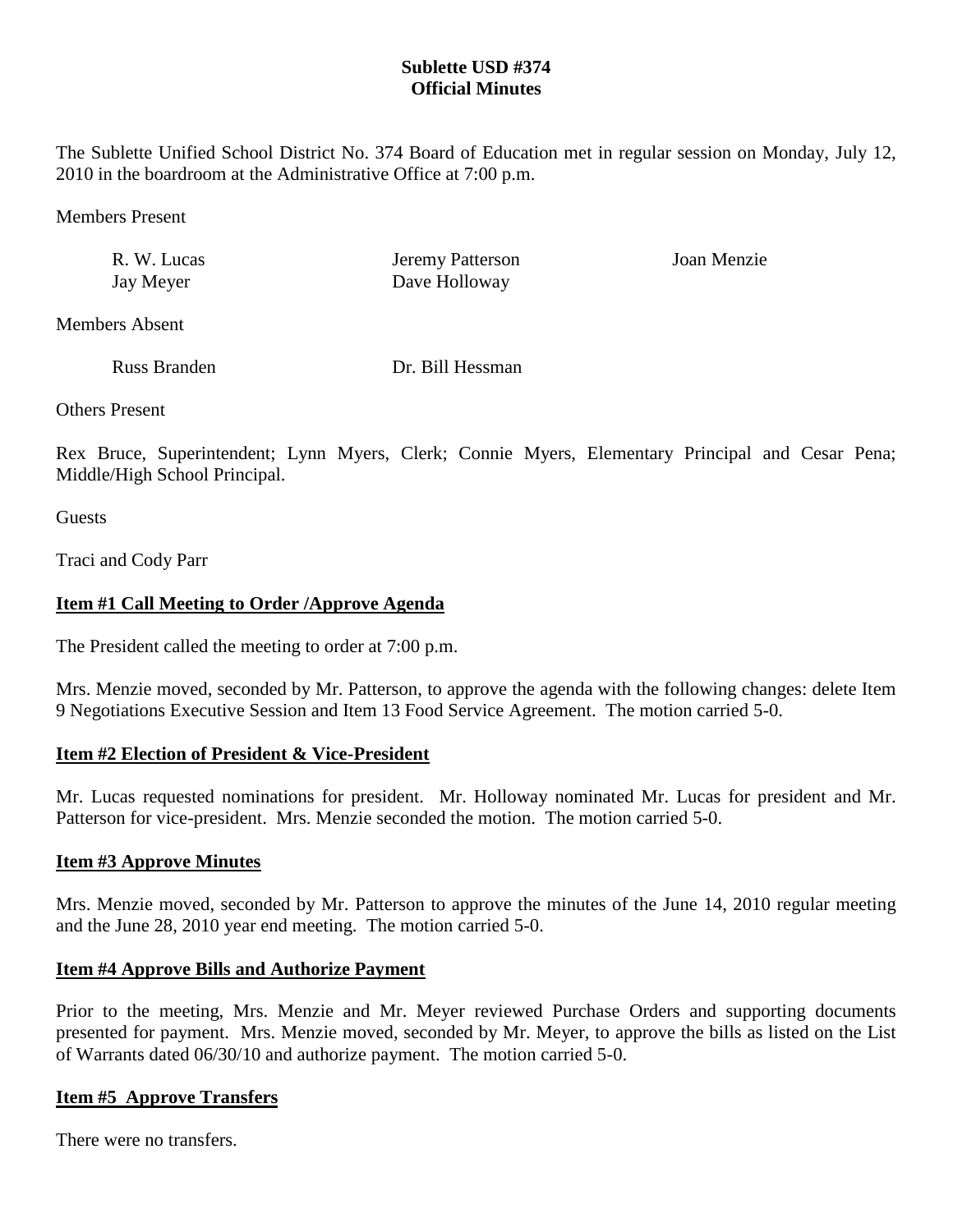Board Minutes Page 2 July 12, 2010

### **Item #6 Approve the Consent Agenda**

Mr. Holloway moved, seconded by Mr. Patterson to approve the consent agenda. The motion carried 5-0.

#### **PUBLIC FORUM**

Cody Parr addressed the board.

### **Item #7 Reports**

### Principals

Mr. Pena discussed changes to the high school/middle school student handbook for the 2010/2011 school year.

Mrs. Menzie moved, seconded by Mr. Patterson, to approve the changes made to the high school/middle school handbook at this meeting. The motion carried 5-0.

Mrs. Myers discussed the computer and cell phone use language in the elementary school teacher handbook.

### SWPRSC/HPEC

Mr. Meyer reported on the SWPRSC Board meeting. Mr. Lucas reported on the HPEC meeting.

Superintendent:

Mr. Bruce informed the Board that the goal setting meeting with KASB will be August 17, 2010 at 5:30 p.m. in the boardroom. He also discussed the wind generator, concrete behind the bus barn and signs for the elementary school and the high school.

#### **Item #8 Capital Outlay Resolution**

Mr. Meyer moved, seconded by Mr. Holloway, to approve the capital outlay resolution. The motion carried 5-  $\Omega$ .

## **Item #9 Executive Session – Negotiations Executive Session**

This item was deleted.

#### **Item #10 Executive Session – Non-elected Personnel**

Mrs. Menzie moved, seconded by Mr. Patterson, to go into executive session to discuss non-elected personnel, in order protect the privacy interest of an identifiable individual(s), to include Mr. Bruce in executive session, and to reconvene to open session in the boardroom at 8:05 p.m. The motion carried 5-0.

The Board reconvened to open session at 8:05 p.m.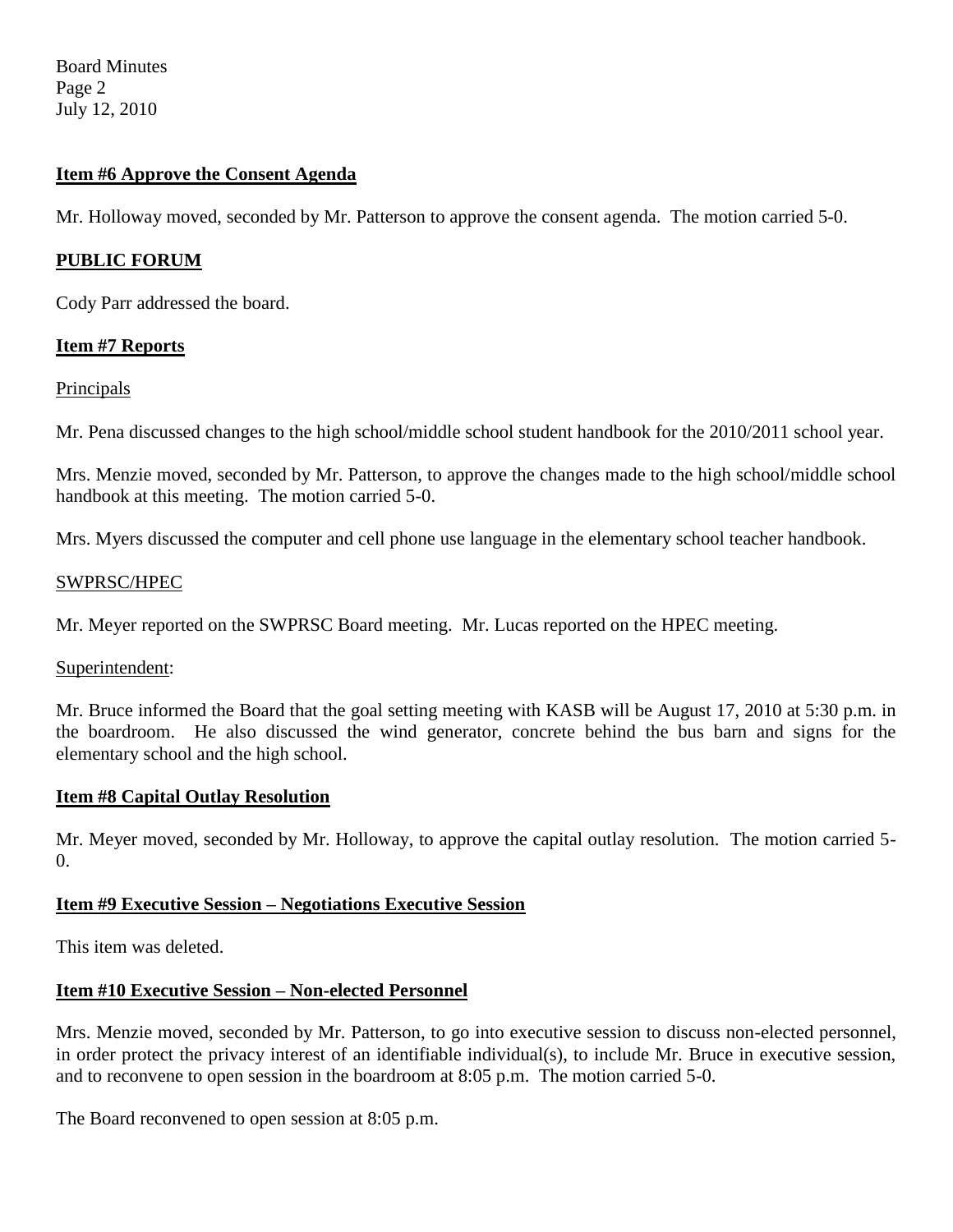Board Minutes Page 3 July 12, 2010

Mrs. Menzie moved, seconded by Mr. Patterson, to go into executive session to discuss non-elected personnel, in order protect the privacy interest of an identifiable individual(s), to include Mr. Bruce in executive session, and to reconvene to open session in the boardroom at 8:15 p.m. The motion carried 5-0.

The Board reconvened to open session at 8:15 p.m.

### **Item #11 Contract Approval**

Mr. Meyer moved, seconded by Mr. Holloway, to approve the classified salary schedule for the 2010/2011 school year and the salaried classified personnel salaries. The motion carried 5-0.

Mrs. Menzie moved, seconded by Mr. Patterson, to approve the administrative salaries for the 2010/2011 school year as presented. The motion carried 5-0.

#### **Item #12 Consider Resignations**

Mr. Patterson moved, seconded by Mrs. Menzie, to accept the resignation of Graciela Lozano as high school dishwasher. The motion carried 5-0.

### **Item #13 Consider Food Service Agreement**

This item was deleted.

## **Item #14 Breakfast/Lunch Prices**

Mrs. Menzie moved, seconded by Mr. Patterson, to leave the breakfast/lunch prices at the current rates. The motion carried 5-0.

#### **Item #15 Consider Wellness Policy**

Mr. Holloway moved, seconded by Mr. Patterson, approve the Wellness Policy as presented. The motion carried 5-0.

#### **Item #16 IRS Procedures (cell phones & laptop computers)**

Mr. Meyer moved, seconded by Mrs. Menzie, to approve the cell phone and laptop computer policies as presented. The motion carried 5-0.

## **Item #17 Appoint HPEC Board Representative and two alternates for 2010/2011**

Mr. Patterson moved, seconded by Mr. Holloway, to appoint Mr. Lucas as HPEC Board Representative; Dr. Hessman and Mrs. Menzie as alternates. The motion carried 5-0.

#### **Item #18 Appoint Governmental Relations Representative**

Mr. Meyer moved, seconded by Mr. Patterson, to appoint Mr. Branden as Governmental Relations Representative. The motion carried 5-0.